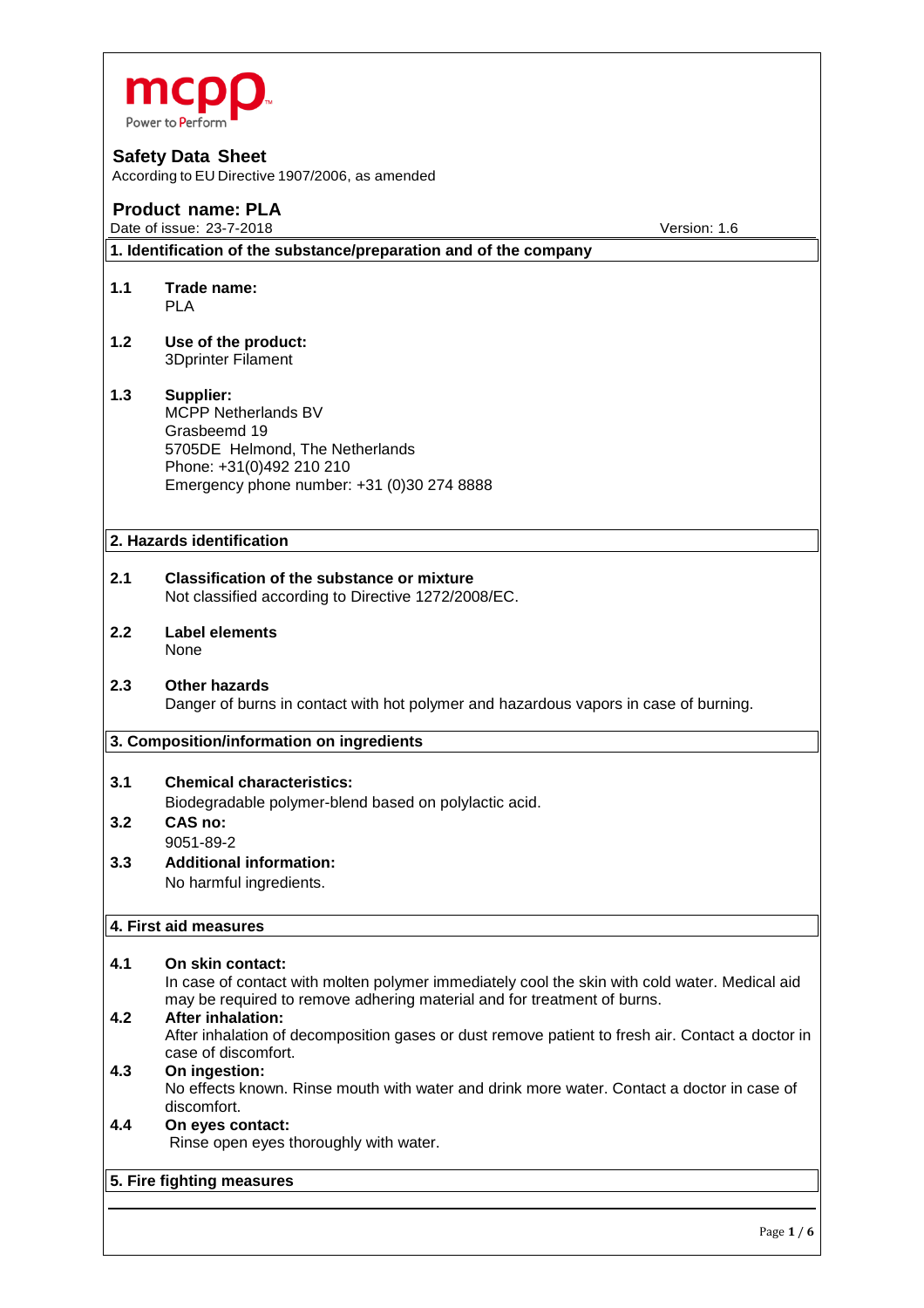

According to EU Directive 1907/2006, as amended

# **Product name: PLA**

Date of issue: 23-7-2018 **Date of issue: 23-7-2018** Version: 1.6

### **5.1 Extinguishing media**

- Suitable extinguishing media: Water spray, Dry powder, Carbon dioxide (CO2). Unsuitable extinguishing media : Do not use a solid water stream as it may scatter and spread fire. **5.2 Special hazards arising from the substance or mixture**
- During incomplete combustion release of carbon monoxide, carbon dioxide and hydrocarbons.

### **5.3 Advice for fire fighters**

#### Fire fighting measures

Evacuate non-essential personnel Move containers from fire area if you can do it without risk. Keep containers and surroundings cool with water spray. Prevent fire extinguishing water from contaminating surface water or the ground water system.

#### Special protective equipment for fire-fighters

Wear self-contained breathing apparatus and protective suit.

# **5.4 Remark:**

Accumulations of dust can be inflammable.

# **6. Accidental release measures**

**6.1 Personal precautions, protective equipment and emergency procedures** Evacuate personnel to safe areas. Do not touch or walk through spilled material. Avoid dust formation. Avoid contact with skin, eyes and clothing. Do not breathe dust. Use personal protective equipment. Ensure adequate ventilation. Risk of slipping

#### **6.2 Environmental precautions**

Should not be released into the environment. Prevent further leakage or spillage if safe to do so.

# **6.3 Methods and materials for containment and cleaning up**

Avoid dust formation. Sweep up and shovel into suitable containers for disposal. Following product recovery, flush area with water.

#### **6.4 Reference to other sections** Refer to section (8)

#### **7. Handling and storage**

#### **7.1 Handling**

Handle in accordance with good industrial hygiene and safety practice. Avoid contact with skin, eyes and clothing. Avoid dust formation. Do not breathe dust. Ensure adequate ventilation. Wear personal protective equipment. Wash hands thoroughly after handling. Do not eat, drink or smoke when using this product.

#### **7.2 Conditions for safe storage, including any incompatibilities**

Store in accordance with local regulations. Keep containers tightly closed in a cool, wellventilated place. Protect from moisture / Water.

#### **8. Exposure controls/personal protection**

#### **8.1 Control parameters**

Components with occupational exposure limits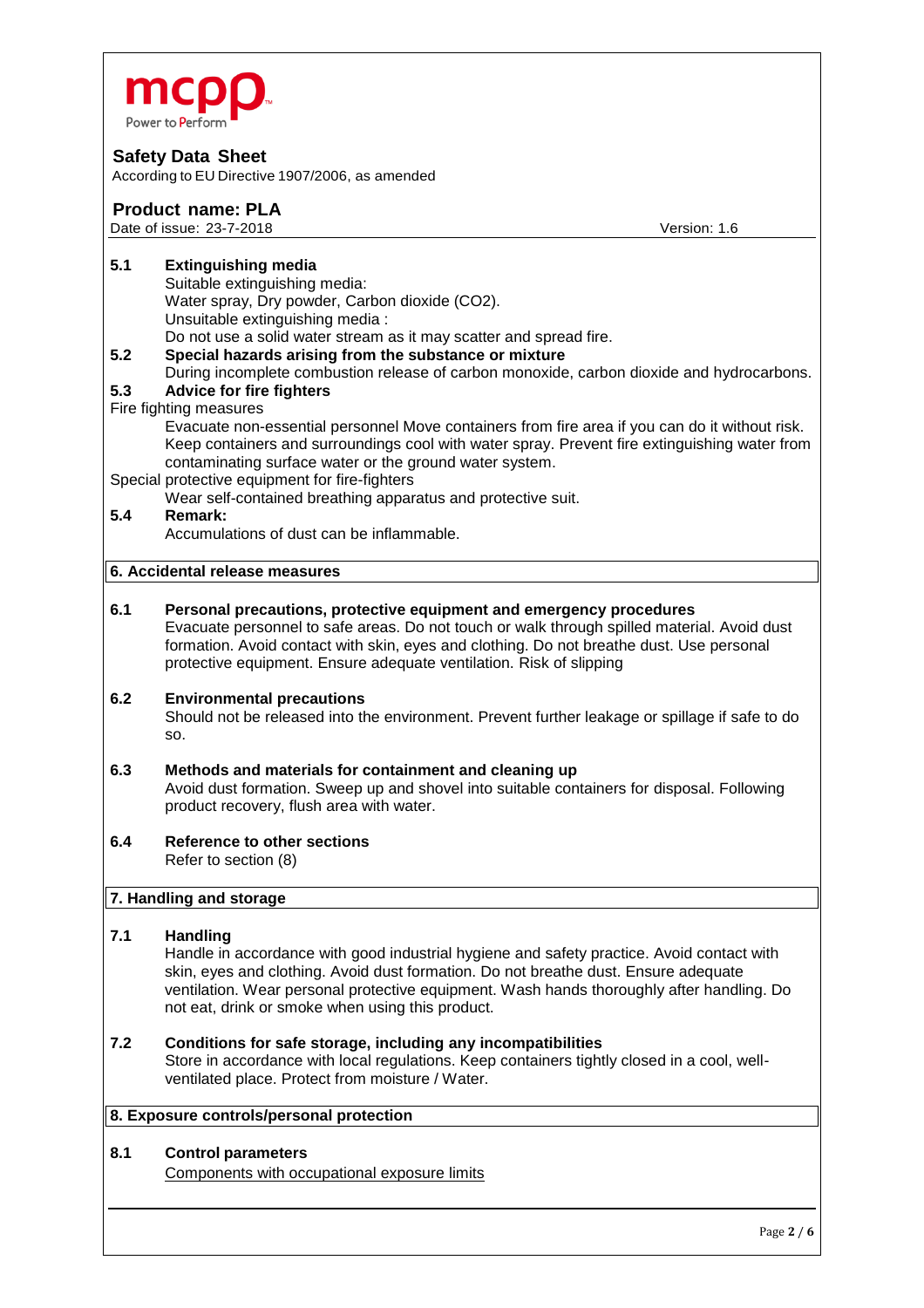

According to EU Directive 1907/2006, as amended

# **Product name: PLA**

Date of issue: 23-7-2018 **Date of issue: 23-7-2018** Version: 1.6 Contains no substances with occupational exposure limit values. Biological Limit Values Not established. PNEC The obligation to register acc. to the REACH Regulation (EC) No 1907/2006 does not apply to polymers. DNEL The obligation to register acc. to the REACH Regulation (EC) No 1907/2006 does not apply to polymers. **8.2 Exposure controls**  Appropriate Engineering Controls Ensure adequate ventilation, especially in confined areas. Keep at temperatures below 230 °C / 446 °F. Individual protection measures, such as personal protective equipment Eye Protection Tightly fitting safety goggles (EN166). Hand Protection Protective gloves (EN374): Butyl rubber. Glove thickness: 0.5 mm. Break through time: >8 hours. Skin and body protection Long sleeved clothing. Respiratory Protection In case of insufficient ventilation wear suitable respiratory equipment. Recommended Filter Type P2 / FFP2. Hygiene Measures Handle in accordance with good industrial hygiene and safety practice. Workers must be trained in the proper use and handling of this product as required under applicable regulations. Environmental exposure controls The product should not be allowed to enter drains, water courses or the soil **9. Physical and chemical properties 9.1 Information on basic physical and chemical properties**

| Appearance                              | Solid Filament             |
|-----------------------------------------|----------------------------|
| Odour                                   | Odourless                  |
| Colour                                  | depending on product grade |
| Odour threshold                         | Sweet                      |
| рH                                      | Not applicable             |
| Melting point                           | 150-170 °C / 302-446 °F    |
| Initial boiling point and boiling range | Not applicable             |
| Flash point                             | Not applicable             |
| Evaporation rate                        | Not applicable             |
| Flammability (solid, gas)               | flammable                  |
| Upper/lower flammability or             | Not applicable             |
| explosive limits                        |                            |
| Vapour pressure                         | Not applicable             |
| Vapour density                          | Not applicable             |
| Relative density                        | Ca. 1.1-1.3 g/cm3          |
| Solubility(ies)                         | Insoluble                  |
| Partition coefficient (n-octanol/water) | Not available              |
|                                         |                            |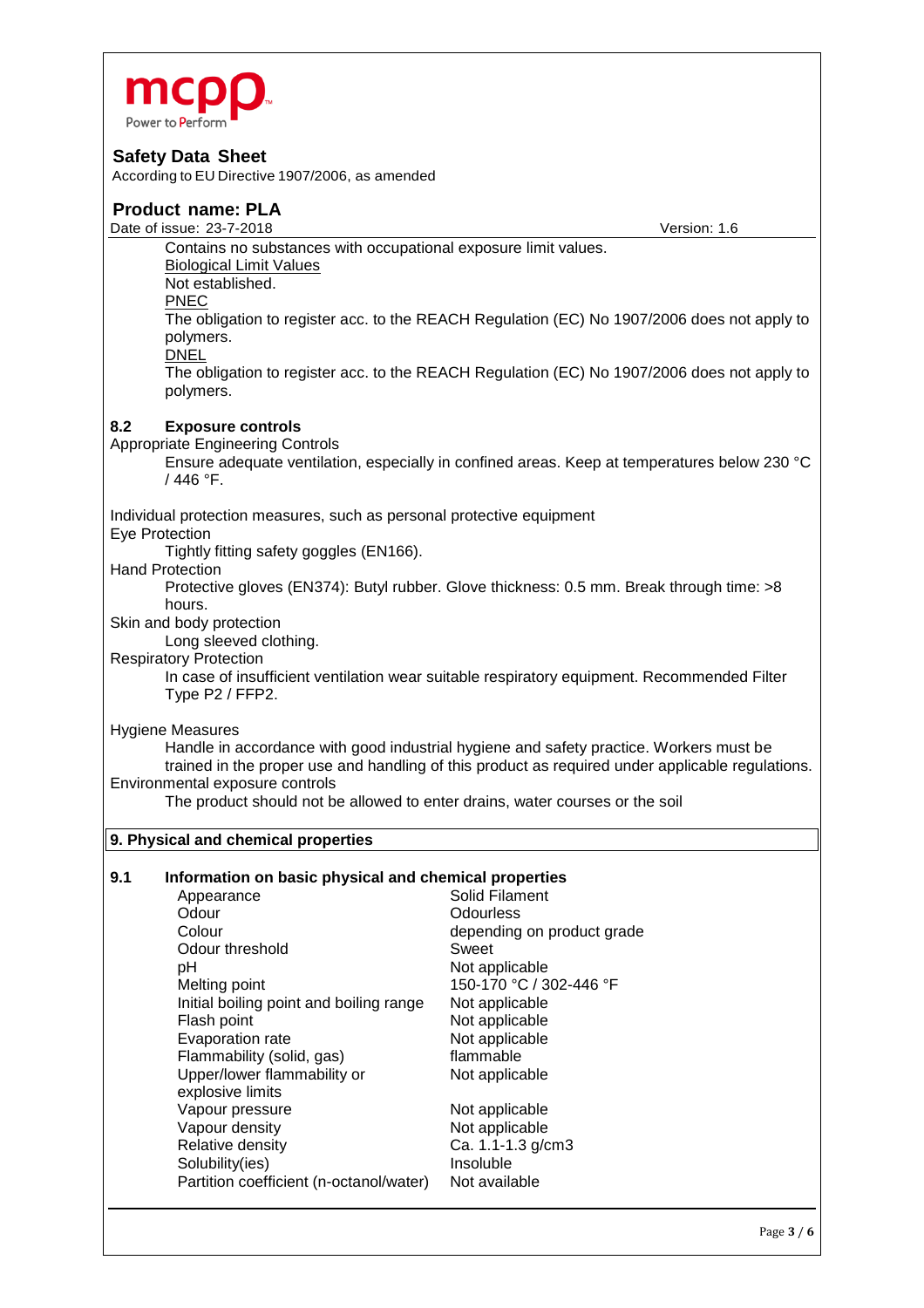

According to EU Directive 1907/2006, as amended

| <b>Product name: PLA</b>                       |                                                                                                                                                |                                      |                                                                                                                                                                                                                                             |
|------------------------------------------------|------------------------------------------------------------------------------------------------------------------------------------------------|--------------------------------------|---------------------------------------------------------------------------------------------------------------------------------------------------------------------------------------------------------------------------------------------|
| Date of issue: 23-7-2018<br>Version: 1.6       |                                                                                                                                                |                                      |                                                                                                                                                                                                                                             |
|                                                | Auto-ignition temperature                                                                                                                      |                                      | 388°C                                                                                                                                                                                                                                       |
|                                                |                                                                                                                                                | Decomposition temperature            | $>250^{\circ}$ C                                                                                                                                                                                                                            |
|                                                | Viscosity                                                                                                                                      |                                      | Not applicable                                                                                                                                                                                                                              |
|                                                | <b>Explosive properties</b>                                                                                                                    |                                      | Not explosive                                                                                                                                                                                                                               |
|                                                | Oxidizing properties                                                                                                                           |                                      | Not oxidizing                                                                                                                                                                                                                               |
| 10. Stability                                  |                                                                                                                                                |                                      |                                                                                                                                                                                                                                             |
| 10.1                                           |                                                                                                                                                | Reactivity: No information available |                                                                                                                                                                                                                                             |
| 10.2                                           | <b>Chemical stability:</b><br>Stable under recommended storage conditions                                                                      |                                      |                                                                                                                                                                                                                                             |
| 10.3                                           | <b>Possibility of hazardous reactions:</b><br>No hazardous reactions observed under normal handling and storage conditions                     |                                      |                                                                                                                                                                                                                                             |
| 10.4                                           | <b>Conditions to avoid</b><br>Temperatures above 230 °C / 446 °F.                                                                              |                                      |                                                                                                                                                                                                                                             |
| 10.5                                           | Incompatible materials:<br>Oxidizing agents, Strong bases                                                                                      |                                      |                                                                                                                                                                                                                                             |
| 10.6                                           | <b>Hazardous decomposition products</b><br>Burning produces obnoxious and toxic fumes Aldehydes, Carbon monoxide (CO), carbon<br>dioxide (CO2) |                                      |                                                                                                                                                                                                                                             |
| 11. Toxicological information                  |                                                                                                                                                |                                      |                                                                                                                                                                                                                                             |
| 11.1                                           | Information on toxicological effects                                                                                                           |                                      |                                                                                                                                                                                                                                             |
| Acute toxicity:                                |                                                                                                                                                |                                      |                                                                                                                                                                                                                                             |
|                                                | Ingestion:                                                                                                                                     | No known effect.                     |                                                                                                                                                                                                                                             |
|                                                | Skin Contact:                                                                                                                                  | No known effect.                     |                                                                                                                                                                                                                                             |
|                                                | Inhalation:                                                                                                                                    | No known effect.                     |                                                                                                                                                                                                                                             |
|                                                |                                                                                                                                                |                                      | Product dust may be irritating to eyes, skin and respiratory system. Resin<br>particles, like other inert materials, are mechanically irritating to eyes.<br>Ingestion may cause gastrointestinal irritation, nausea, vomiting and diarrhea |
| <b>Germ Cell Mutagenicity</b>                  |                                                                                                                                                |                                      |                                                                                                                                                                                                                                             |
| Not known to cause heritable genetic damage.   |                                                                                                                                                |                                      |                                                                                                                                                                                                                                             |
| Carcinogenicity                                |                                                                                                                                                |                                      |                                                                                                                                                                                                                                             |
| Contains no ingredient listed as a carcinogen. |                                                                                                                                                |                                      |                                                                                                                                                                                                                                             |
|                                                | <b>Reproductive Toxicity</b>                                                                                                                   |                                      | Not known to cause birth defects or have a deleterious effect on a developing<br>fetus. Not known to adversely affect reproductive functions and organs.                                                                                    |
|                                                | STOT-single exposure                                                                                                                           |                                      |                                                                                                                                                                                                                                             |
| No known effect.<br>STOT-repeated exposure     |                                                                                                                                                |                                      |                                                                                                                                                                                                                                             |

STOT-repeated expose No known effect. Aspiration Hazard

No known effect.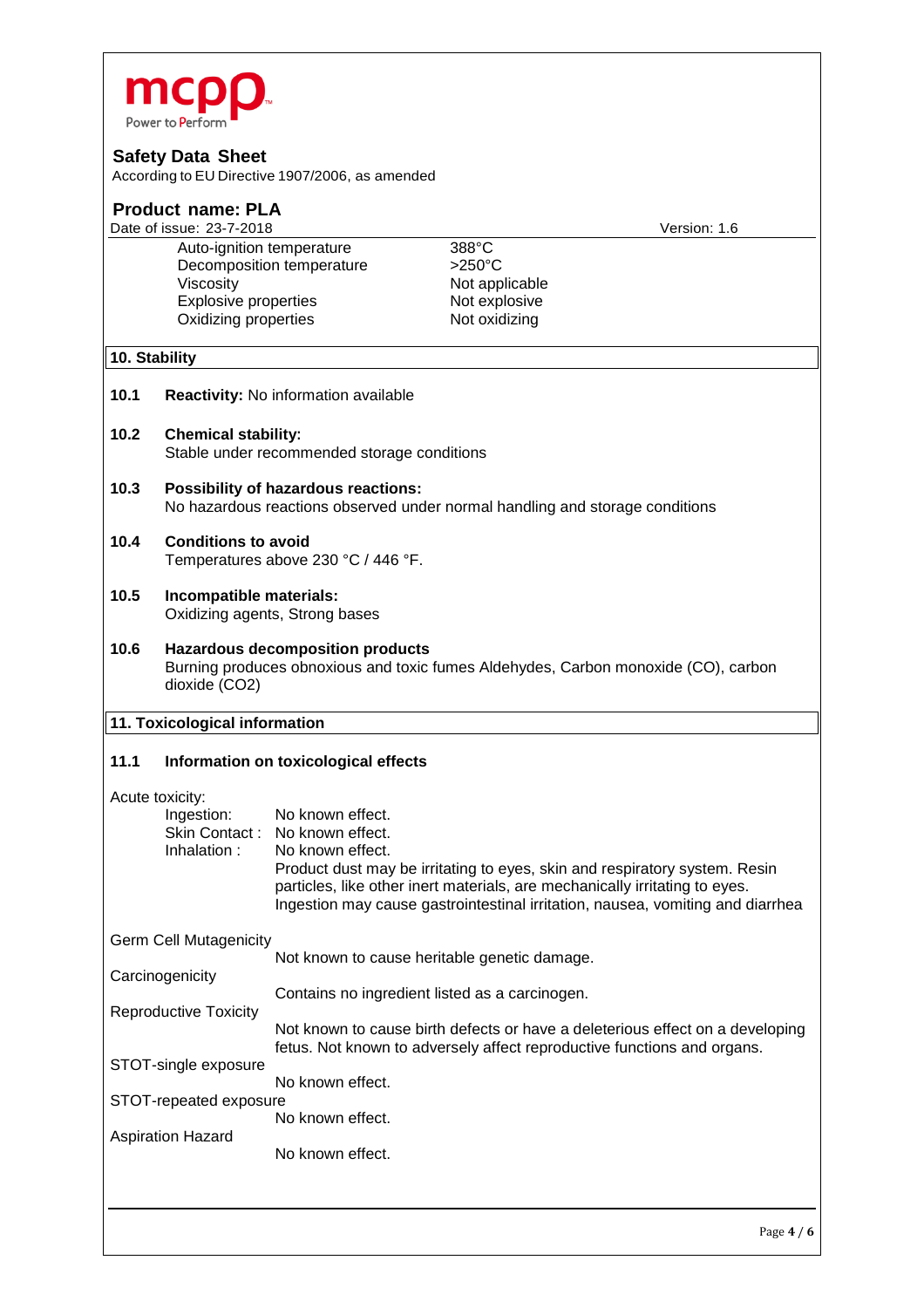

According to EU Directive 1907/2006, as amended

# **Product name: PLA**

Date of issue: 23-7-2018 **Date of issue: 23-7-2018** Version: 1.6

# **12. Ecological information**

#### **12.1 Toxicity**

Contains no substances known to be hazardous for the environment.

- **12.2 Persistence and degradability** Decomposes in contact with water. Hydrolysis product ( S-lactic acid ): Readily biodegradable
- **12.3 Bio accumulative potential** No information available.
- **12.4 Mobility in soil** No information available.
- **12.5 Results of PBT and vPvB assessment** This substance is not considered to be persistent, bioaccumulative and toxic (PBT) or very persistent and very bioaccumulative (vPvB).
- **12.6 Other adverse effects** No information available..

**13. Disposal considerations**

#### **13.1 Waste treatment methods**

Waste from residues / unused products

Generation of waste should be minimized, check possibilityfor recycling. Waste product can be incinerated or dumped together with domestic waste in compliance with local authority requirements.

Contaminated Packaging

Empty containers should be taken to an approved waste handling site for recycling or disposal.

#### **14. Transport information**

Product has been classified as being non-dangerous substance according to transport regulations ADR, RID, IMDG, IATA/ICAO

#### **14.1 UN number**

Not applicable

- **14.2 UN proper shipping name** Not applicable
- **14.3 Transport hazard class(es)** Not applicable
- **14.4 Packing Group** Not applicable
- **14.5 Environmental hazards** No additional data is available
- **14.6 Special precautions for user** No data available
- **14.7. Transport in bulk according to Annex II of MARPOL73/78 and the IBC Code**